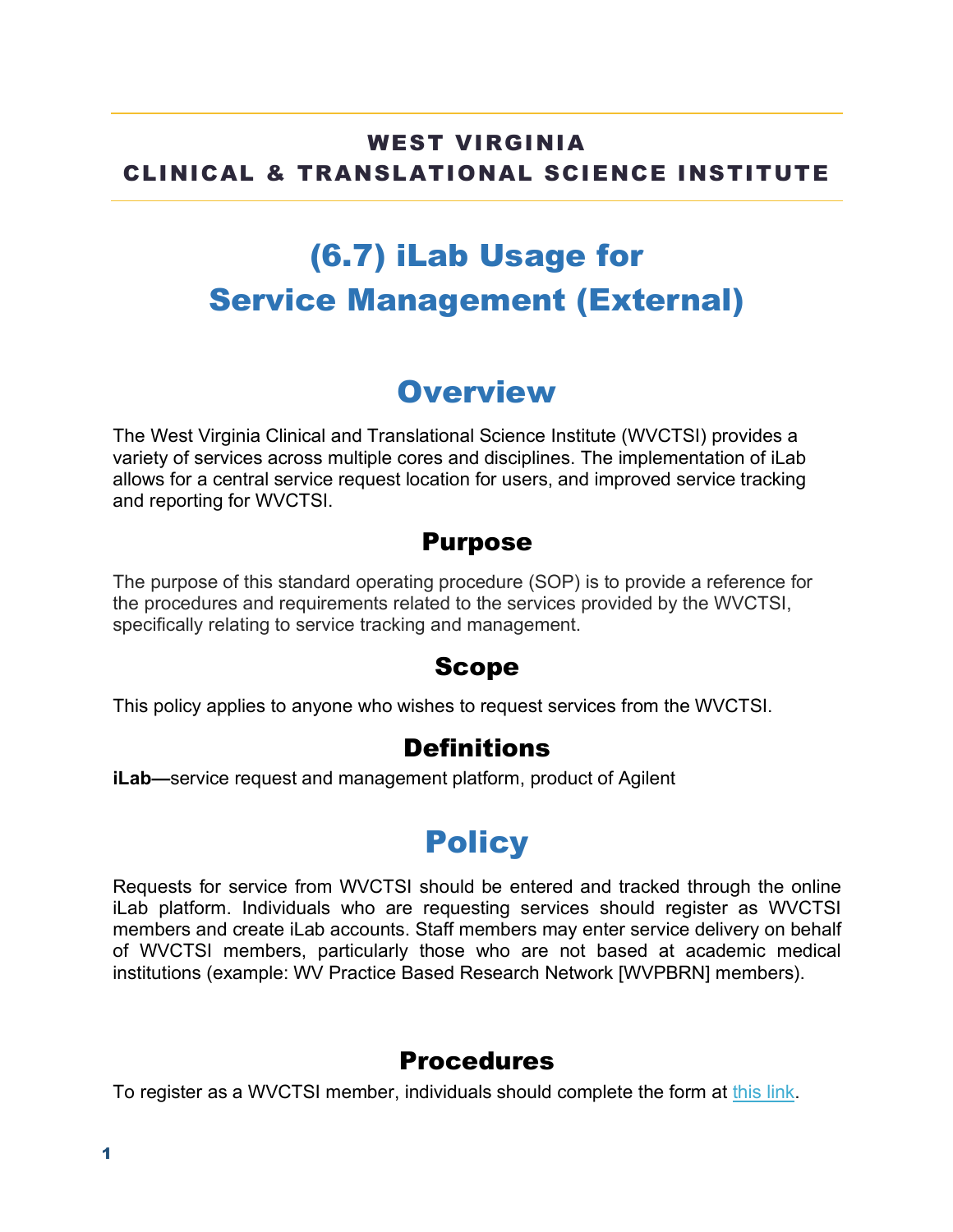ILab account creation steps are different for members based at West Virginia University (WVU), members of the WVPBRN, and members based at other partner sites. Instructions are below for each of these three categories, and are subject to change based on revisions iLab makes to their account creation process:

#### **Instructions for WVU Members:**

- 1. Sign in to iLab using WVU credentials. This should re-direct users to the standard WVU login page.
- 2. Once logged in, users should select the appropriate lab/Principal Investigator (PI). If the appropriate lab or PI does not appear in the drop-down list, or users are not affiliated with a specific lab, "CTSI Community" should be selected as his/her lab. Users will receive an email when the account has been created and finalized.

#### **Instructions for WVPBRN Members:**

- 1. Go to https://wvu.corefacilities.org/account/984/signup
- 2. Enter the user email address and agree to iLab's privacy and security policies.
- 3. Complete the personal information. Enter WVPBRN Community as the institution. For primary role, do not choose PI.
- 4. Input "WVPBRN Community Group" for the lab. Users currently affiliated with a lab, should not select a personal lab or input a new lab.
- 5. For billing address, enter WVCTSI's address: "PO Box 9102, Morgantown, WV 26506-9102"
- 6. An iLab staff member will contact the user to verify the account.

#### **Instructions for members at WVCTSI partner institutions:**

- 1. Go to https://wvu.corefacilities.org/account/984/signup
- 2. Enter the user email address, and agree to iLab's privacy and security policies.
- 3. Complete the personal information. Enter WVCTSI as the institution. For primary role, users should not choose PI.
- 4. Input "WVCTSI Partners" for the lab. Users currently affiliated with a lab, should not select your personal lab or input a new lab.
- 5. For billing address, enter WVCTSI's address: "PO Box 9102, Morgantown, WV 26506-9102"
- 6. An iLab staff member contact the user to verify your account.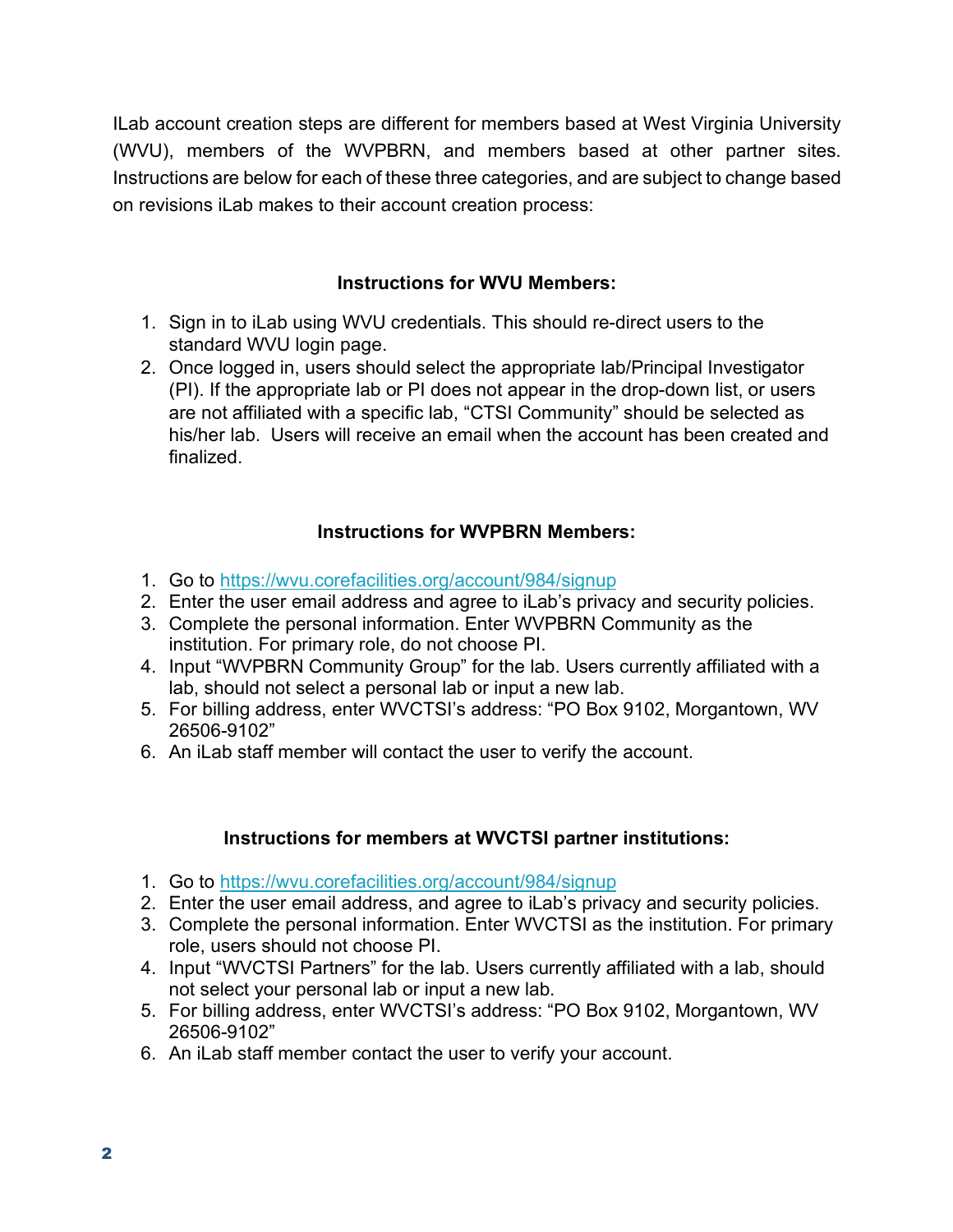Once WVCTSI membership and an iLab account have been obtained, the general process for requesting services is similar across all cores of the WVCTSI:

- 1. Sign into iLab. From the home page, choose "List all cores" on the left side.
- 2. From the list of cores, select the core of interest.
- 3. In the upper right hand corner of the core home page, click on the "Request Services" tab.
- 4. Choose "request service" next to the service of interest.
- 5. Complete the request form in full; then click "submit."

After successfully submitting a request via iLab, a member of the WVCTSI staff will follow up with within 1 business day.

### Roles and Responsibilities

It is the responsibility of the user to successfully and completely submit requests through iLab, and/or work with WVCTSI staff to ensure all requests and ongoing work are captured in the iLab system. All users are required to have an iLab account before services will be rendered.

It is the responsibility of the user to obtain and provide all necessary documents and information to WVCTSI relevant to work on their request. WVCTSI reserves the right to request additional information at any time to clarify project details and aid the request process. It is the responsibility of the user to follow HIPAA, IRB, and institutional policies and procedures as applicable. It is also the responsibility of the user to adhere to the user agreement provided upon account activation along with any subsequent updates.

The responsibility for interpretation of this policy rests with the Director of WVCTSI.

### References and Authority

- Health Insurance Portability and Accountability Act (HIPAA): https://www.hhs.gov/hipaa/for-professionals/privacy/
- Institutional IRB Policies and Procedures